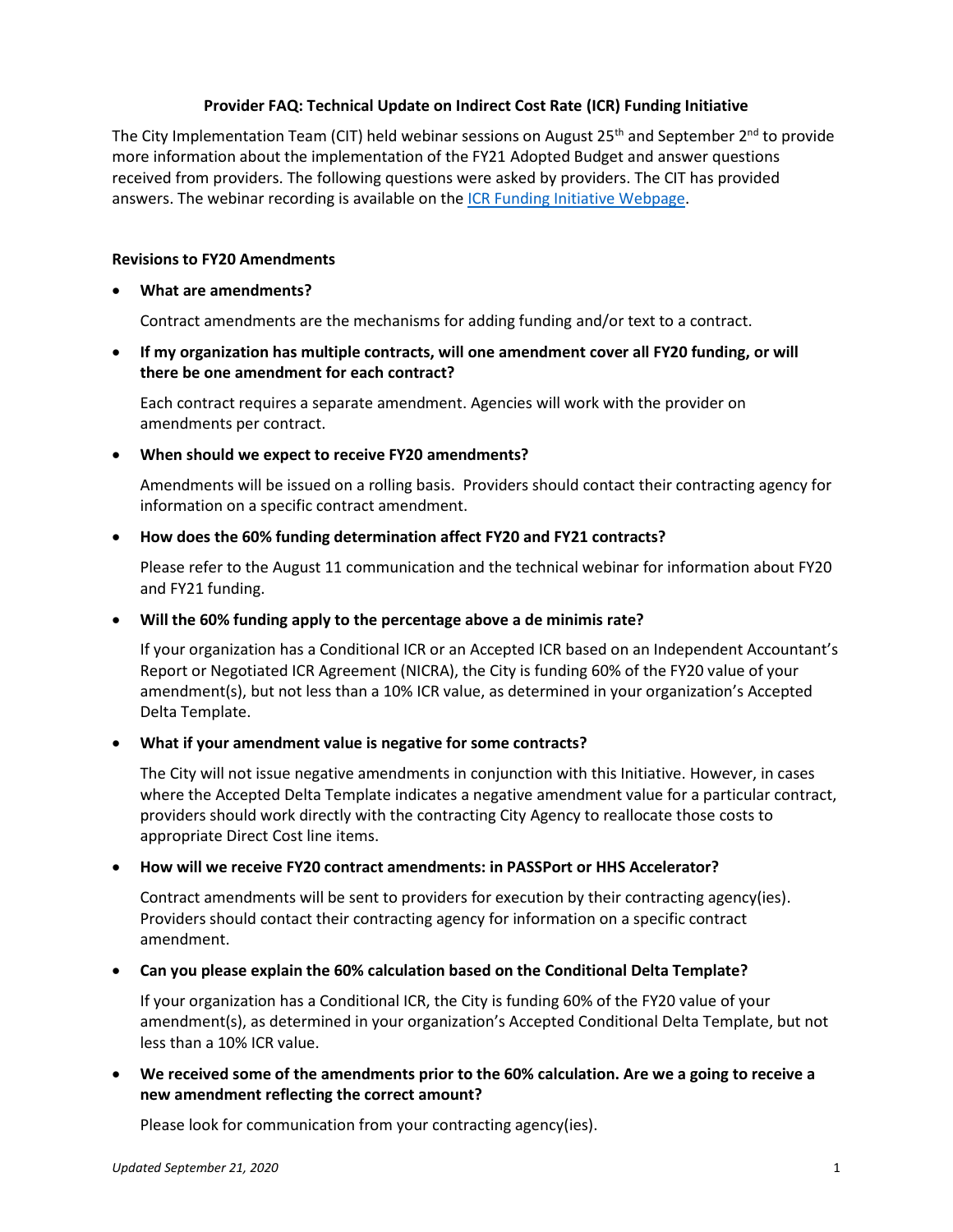• **Does this mean that even though FY20 is over we can still spend on these amendment amounts?**

Providers may only request reimbursement against their FY20 budget for expenditures where goods or services were delivered on or before 6/30/20.

• **If my organization did not receive an FY20 Accepted ICR, is it too late for us to submit?** 

Yes, if your organization claimed an ICR but did not receive an Accepted ICR or is not currently in sampling and testing, then your organization would have to resubmit an Entryway Choice Form to enter the Initiative in FY21.

### **FY21 Processing and Entryway Choice Forms**

• **We completed the Entryway Choice Form. How do we check to see if our application is being reviewed?**

Upon receipt of the Entryway Choice Form, the CIT will upload to the Provider's HHS Accelerator Document Vault a pre-populated Delta Template, which the provider will need to complete and upload back to their HHS Accelerator Document Vault within 30 days of receipt. After submission, the CIT will begin review and reach out to the Provider if they have any questions.

• **If my organization does not submit an Entryway Choice Form, do we automatically receive a 10% ICR for FY21?**

If your organization does not submit an Entryway Choice Form, your contracts will remain at their current funding levels in FY20. If you do not receive a City Accepted ICR by 12/31/20, your organization will revert to 10% de minimis ICR.

• **If our approved Delta Template included FY21, do we need to submit a new Entryway Choice Form?**

If your organization has an Accepted ICR, the rate is valid for three fiscal years and you do not need to submit a new Entryway Choice Form.

• **If we received a Delta Template, but are in the process of completing CPA review, do we have to submit a new Entryway Choice Form?**

Providers must complete and upload their Delta Templates to their HHS Accelerator Document Vault within 30 days of receipt from the CIT to facilitate timely and accurate amendment registration. Providers who are not able to meet that timeframe will need to resubmit an Entryway Choice Form when ready to proceed.

• **If we have a Conditional ICR do we still need to complete a Delta Template for FY21, or submit an Entryway Choice Form for FY21?** 

Yes, providers who chose the Conditional ICR for FY20 must submit an Entryway Choice Form and accurate Delta Template with required Verification Documentation by 12/31/20. We recommend submitting the Entryway Choice Form by 11/1/20 to ensure timely acceptance.

• **We submitted an Entryway Choice Form for FY20. Do we need to do so for FY21 as well?**

If you submitted an Entryway Choice Form in FY20 that resulted in an Accepted ICR, you do not need to submit another – your ICR is valid for three fiscal years from FY20 to FY23. If you did not receive an Accepted ICR for FY20, then you would need to submit an Entryway Choice Form for FY21.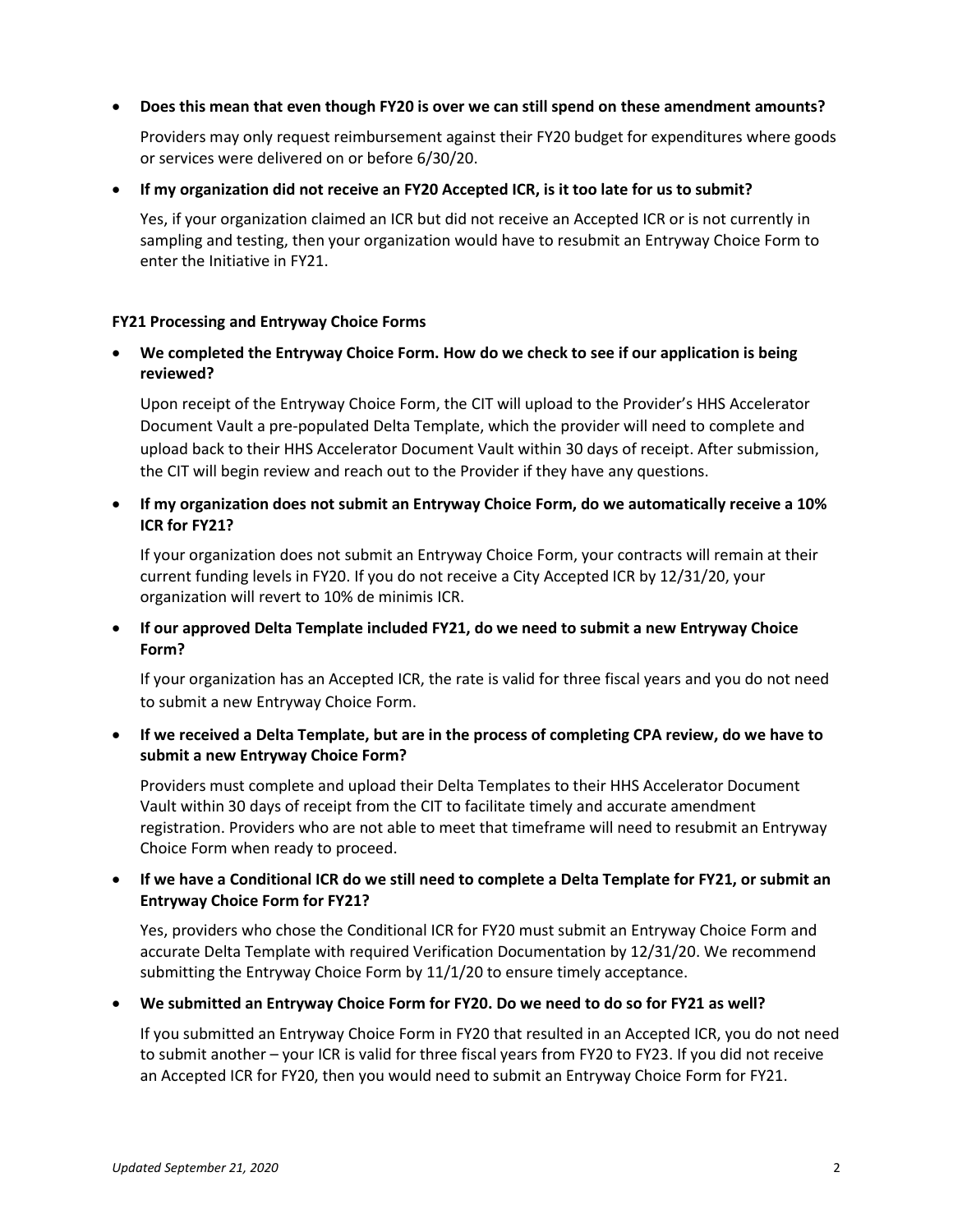# • **Do I need to resubmit an Entryway Choice Form if our FY20 Independent Accountant's Report was not accepted with our Delta Template?**

If your organization claimed an ICR greater than 10% but did not submit an accurate Delta Template or Verification Documentation by the final August 19<sup>th</sup> deadline, then your organization would have to resubmit an Entryway Choice Form to enter the Initiative in FY21.

### • **If we choose the 10% de minimis, is there anything more we must do?**

Providers who elect the 10% de minimis must still complete and upload their Delta Templates to their HHS Accelerator Document Vault within 30 days of receipt from the CIT and receive an Approved ICR for 10% de minimis.

# • **Can organizations get an Independent Accountant's Report based on 6/30/19 audited financials to establish an ICR for FY21?**

If you are electing the Independent Accountant's Report option to establish an ICR, it must be based on your most recent audited statement of financials.

• **What ICR should we use to claim in FY21?** 

If your organization has an Accepted ICR, it may use that rate for its budgets.

### • **Will FY21 processing be retroactive to July 1, 2020?**

If a provider receives an Accepted ICR in FY21, it is retroactive to 7/1/20.

#### **Completing Delta Templates and Getting an Accepted ICR**

#### • **Is there training on completing the Delta Template?**

The [ICR Funding Initiative Webpage](https://www1.nyc.gov/site/nonprofits/funded-providers/indirect-implementation.page) includes user materials, including an instructional webinar, on how to complete the Delta Template.

#### • **Will the City be contacting providers that have not submitted the necessary documentation?**

The CIT will reach out to providers that submit incomplete or inaccurate Delta Template and Verification Documentation. Providers that have had their Delta Templates returned for revisions must complete pending items and upload their revised Delta Templates to their HHS Accelerator Document Vault within 15 days of receipt from the CIT.

# • **Do we have to revise the Delta Template each time new contracts are registered that were not originally on the template for FY21?**

It is not necessary to revise the Delta Template once it has been Accepted.

#### • **Would we have been contacted already if we are in sampling and testing?**

Yes.

# • **Where do we get our updated Delta Template?**

If your organization has an Accepted ICR, the Accepted Delta Template is uploaded and shared with your organization in the HHS Accelerator Document Vault.

• **We did not submit our Delta Template by August 19 for FY20. Do we still receive a current ICR with HHS Accelerator? If we submit the Delta Template for FY21, are we still be able to keep our current rate?**

Providers must receive an Accepted ICR by 12/31/20 or they will revert to the 10% de minimis.